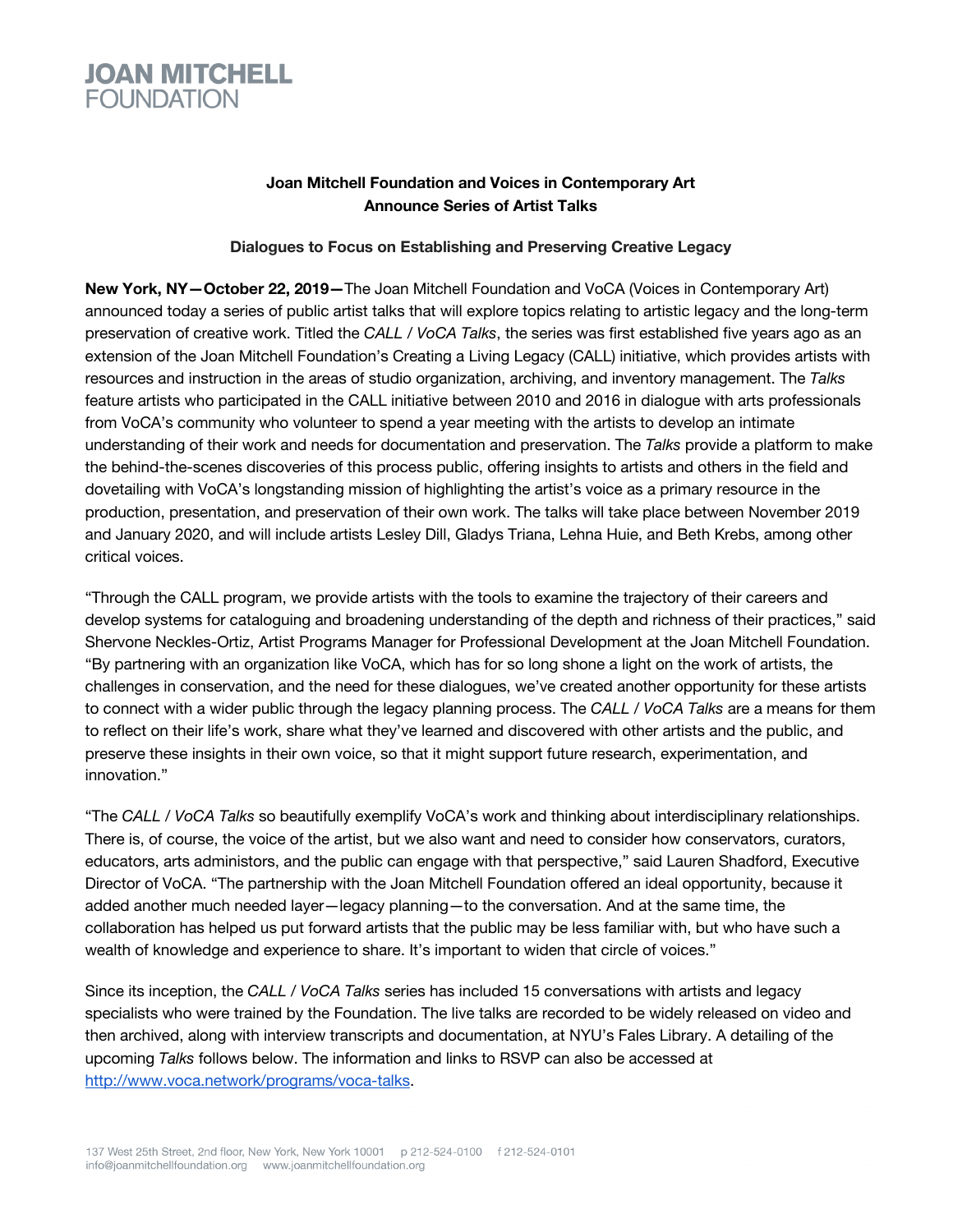

**Artist Lesley Dill, in conversation with Robin Clark, Scholar-in-Residence, Beatrice Bain Research Group at the University of California, Berkeley November 14, 2019 at 6:00 PM Pen + Brush, 29 East 22nd Street, New York Free to the public**

In this conversation, Lesley Dill will share how her journey of looking back on her career has paved the way for the future, leading to new collaborations in video projections and animation as well as the re-staging of performances with composers.

Lesley Dill is an American artist, whose work engages with both the visual and language arts. Her sculptures, installations, mixed-media photographs, and evocative performances are inspired by her extensive travels and deep interests in spirituality and the world's faith traditions. Exploring the power of words to cloak and reveal the psyche, Dill invests new meaning in the human form. Dill has been the subject of more than one hundred solo exhibitions. In November 2019, Arthur Roger Gallery in New Orleans will present an exhibition of her work titled, *Drawings: Some Early Visionary Americans*, and in 2021, the Figge Museum in Davenport, Iowa, will present her work in *Wilderness: Words Are Where What I Catch Is Me*. Her artworks are in the collections of such major museums as the Metropolitan Museum of Art, Museum of Modern Art, New York, and Whitney Museum of American Art. Dill participated in the CALL program in 2012-13. She lives and works in Brooklyn, New York.

Robin Clark is an art historian and curator, whose work has long engaged with the intersections between contemporary art and architecture. She is currently the Scholar-in-Residence at the Beatrice Bain Research Group at the University of California, Berkeley (2019-2020). As part of this role, she develops content for *VoCA Journal*. Previously, Clark served as the Director of the Artist Initiative at the San Francisco Museum of Modern Art, where she led interdisciplinary collection research projects that involved deep collaborations with living artists, and programmed SFMOMA's Collections Center as a new site for teaching, learning, and collections care. She has contributed to a wide range of exhibitions and catalogues, including *Phenomenal: California Light, Space, Surface*, which was developed as part of the Getty's Pacific Standard Time initiative (University of California Press, 2011).

**Discussion with Legacy Specialists Lehna Huie and Beth Krebs, moderated by Christie Mitchell, Senior Curatorial Assistant, Whitney Museum of American Art December 6, 2019 at 6:30 PM Pratt Institute, Student Union, 200 Willoughby Avenue, Brooklyn NY Free to the public**

Artists Lehna Huie and Beth Krebs were trained by the Joan Mitchell Foundation as Legacy Specialists to assist artists participating in the CALL initiative. Together, through the talk, they will reflect on how the experience of training, partnering, resource-sharing, and convening with an intergenerational group of artists continues to produce new thinking and approaches on creation and preservation in contemporary art. As artists themselves,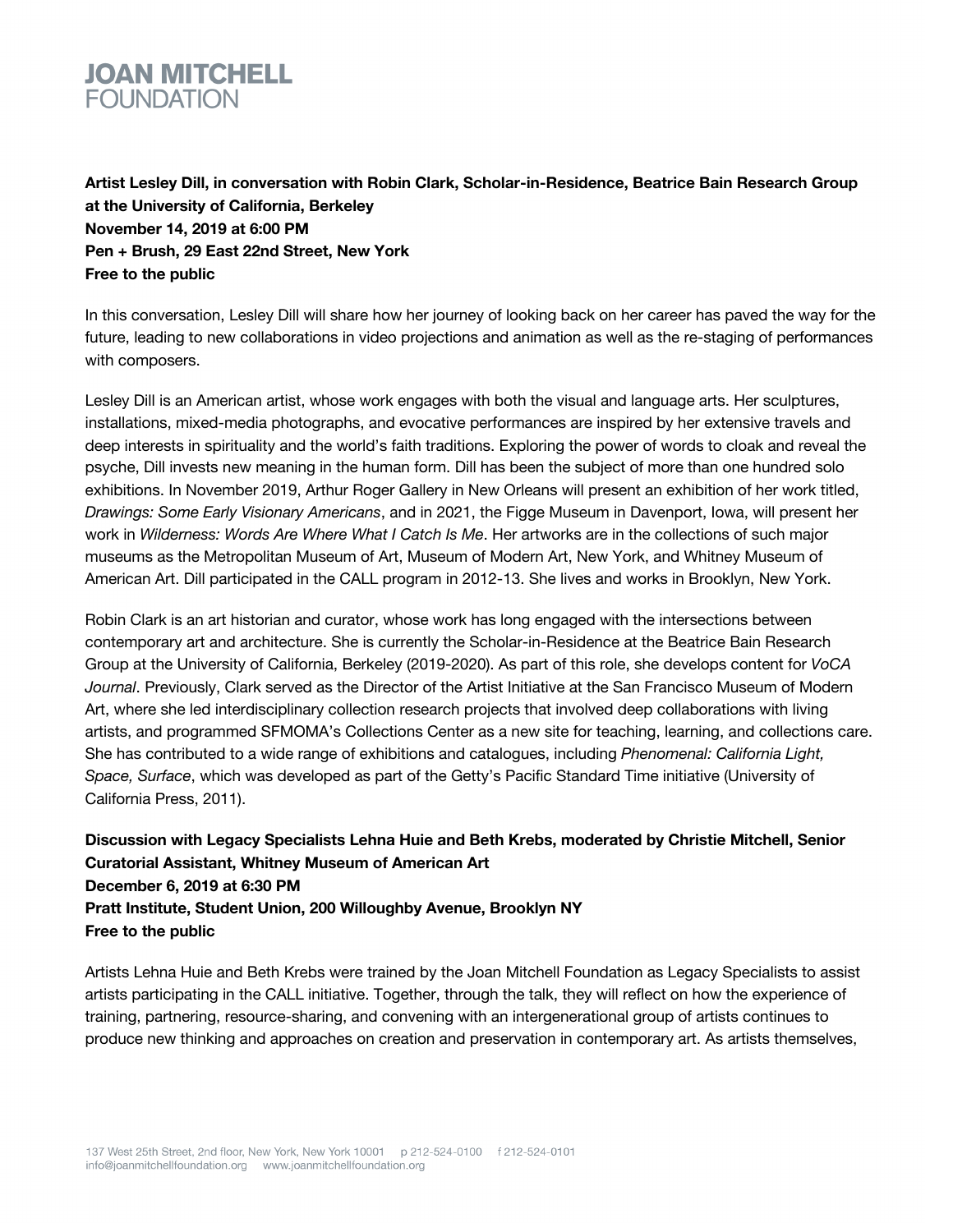# **JOAN MITCHELL FOUNDATION**

the process has also yielded interesting outcomes within their own practices, which they'll discuss as part of the event.

Lehna Huie is a multi-disciplinary artist, educator, and cultural worker. Trained in painting, Huie's practice seeks to expand traditional modalities of craft to create a new language centered in abstract storytelling. Huie is interested in uplifting stories of Black life as a means to explore connections in the African Diaspora. Her work concentrates on themes such as spirituality, non-linear time, and remembrance, highlighting communications with her departed relatives and ancestral guides. Huie was trained as a Legacy Specialist for the CALL program, and worked with New York artist Marcos Dimos to inventory and archive his studio.

Beth Krebs makes artwork that champions faith against the odds. Her installations, videos, and sculptures attempt to uncover traces of enchantment or bolster her own conviction. She finds herself continually stretched between her limits and her longing, and this predicament is a source of humor and tenderness in her work. Beth's projects have been exhibited in New York City, San Francisco, and abroad, with solo exhibitions at Station Independent Projects, Mixed Greens, Real Artways, and Recology San Francisco. Krebs was trained as a Legacy Specialist for the CALL program, and worked with San Francisco artist Arlan Huang to inventory and archive his studio.

Christie Mitchell is a Senior Curatorial Assistant at the Whitney Museum of American Art. She is currently organizing *fruits, vegetables; fruit and vegetable salad,* a full-floor collection display for the Whitney that will be on view January 15 - February 16, 2020. She is also assisting on *Around Day's End: Downtown New York, 1970- 1986,* which will open at the Whitney in summer 2020. Mitchell was a member of the curatorial team for the retrospective *Andy Warhol—From A to B and Back Again*, and a range of other projects. Prior to moving to New York, Mitchell was a Research Assistant for *Phenomenal: California Light, Space, Surface*, at the Museum of Contemporary Art San Diego, a part of the Getty initiative "Pacific Standard Time: Art in L.A. 1945–1980."

## **Artist Gladys Triana, in conversation with Dr. Ruth del Fresno-Guillem, contemporary art conservator in private practice January 15, 2020 at 6:30 PM Julia De Burgos Performance and Art Center, 1680 Lexington Ave, New York Free to the public**

Gladys Triana will discuss the cultural and historical significance of intentionally documenting her own life's work and career, from Camaguey, Cuba, to New York City.

Gladys Triana's work spans painting, drawing, sculpture, video, and in more recent years, photography. She describes her artistry as "that way of looking at things which reveals my need to freely make my own rules, to break with set patterns, to rebel in my daily life and in the creative process." A self-taught artist, Triana's work explores a variety of themes related to isolation, ephemerality, memory, and environmentalism. She has exhibited internationally, and her work is in the collections of the Bronx Museum of the Arts, El Museo del Barrio, New York, and El Museo de Bellas Artes, Santiago de Chile, among others. She twice received The Oscar B. Cintas